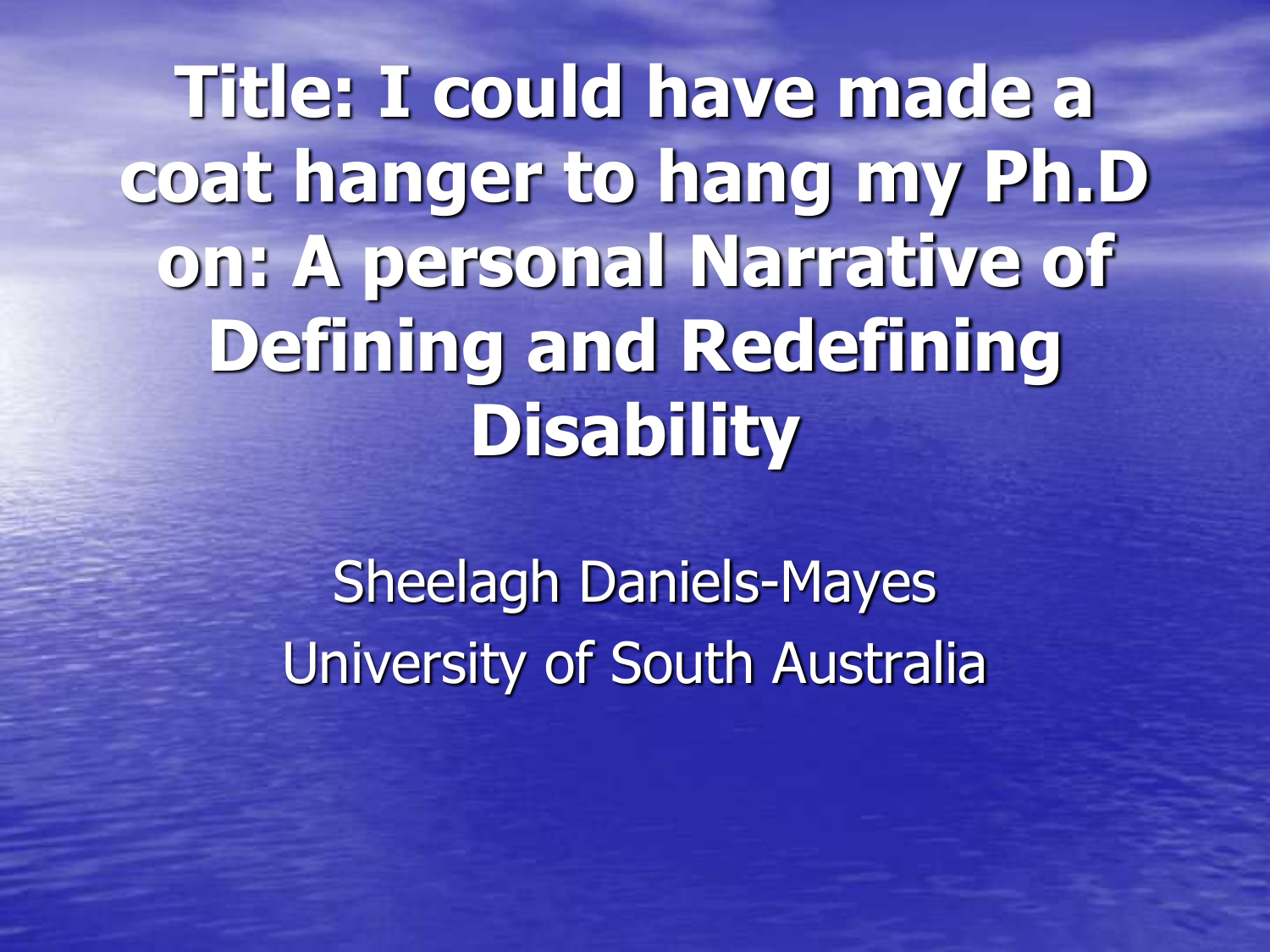### Setting the Bar

#### "Does well for a sickly child"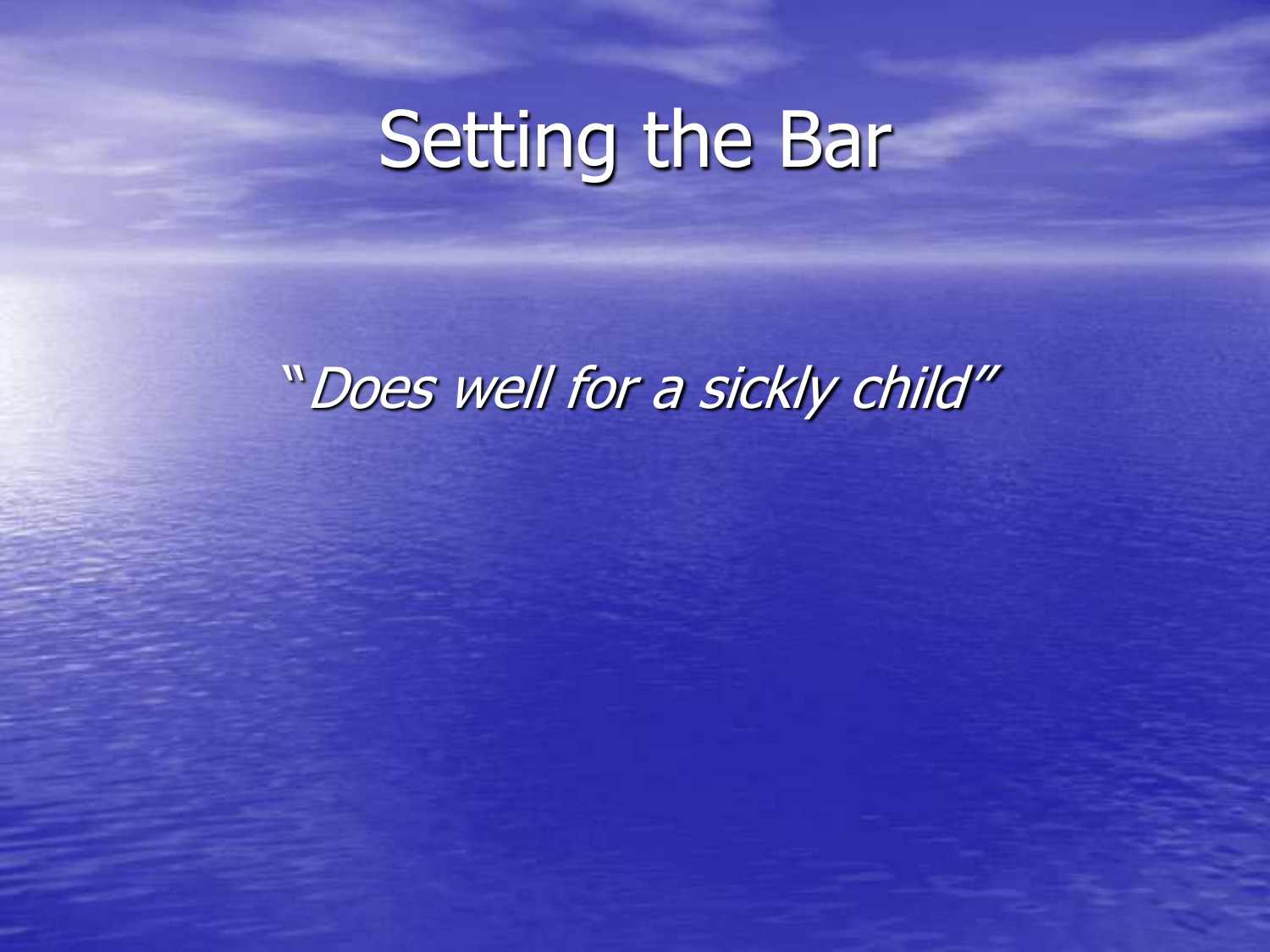### Setting the Bar

"Mildly mentally retarded"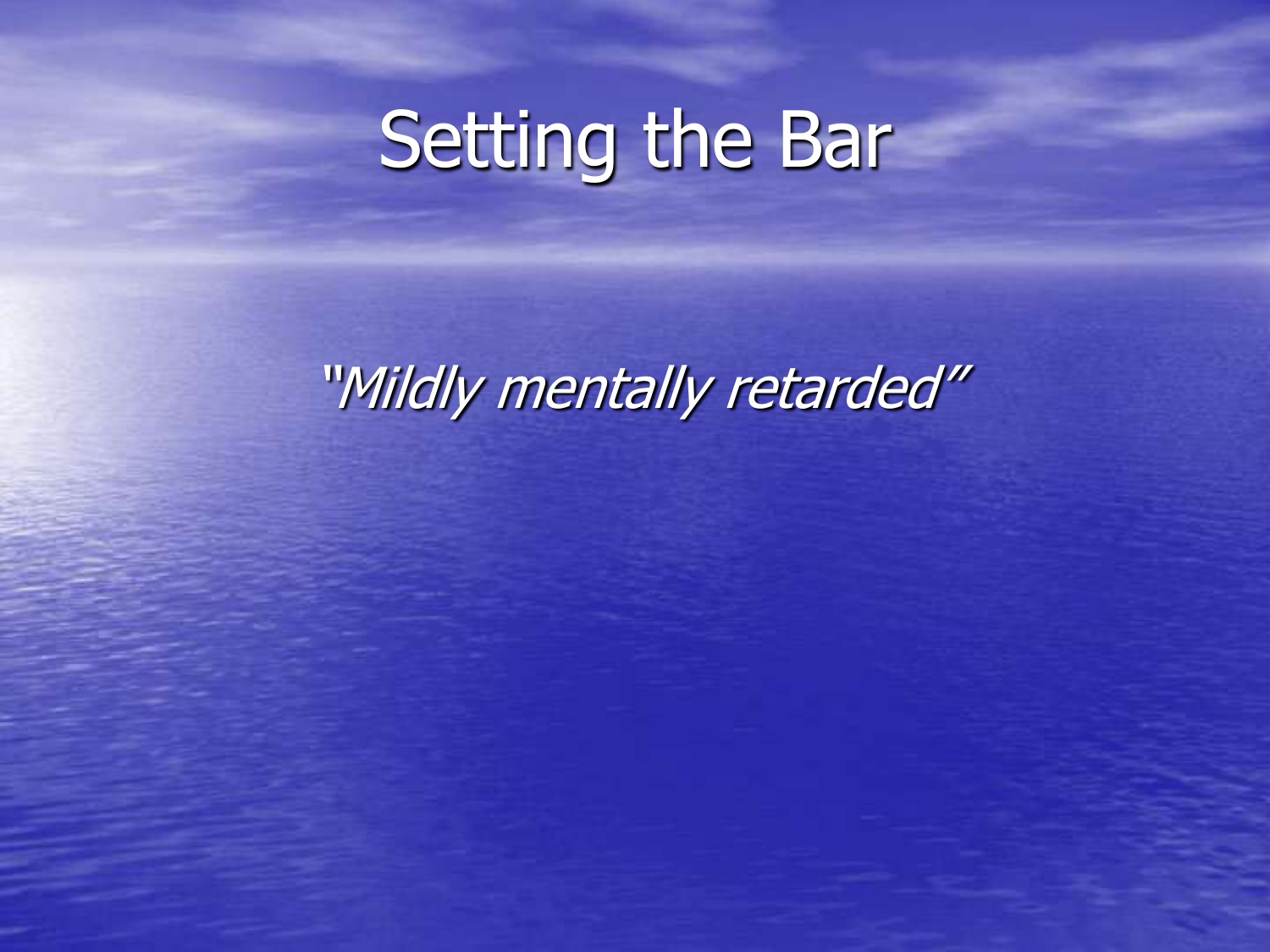## Integration

#### If only I had a brain?

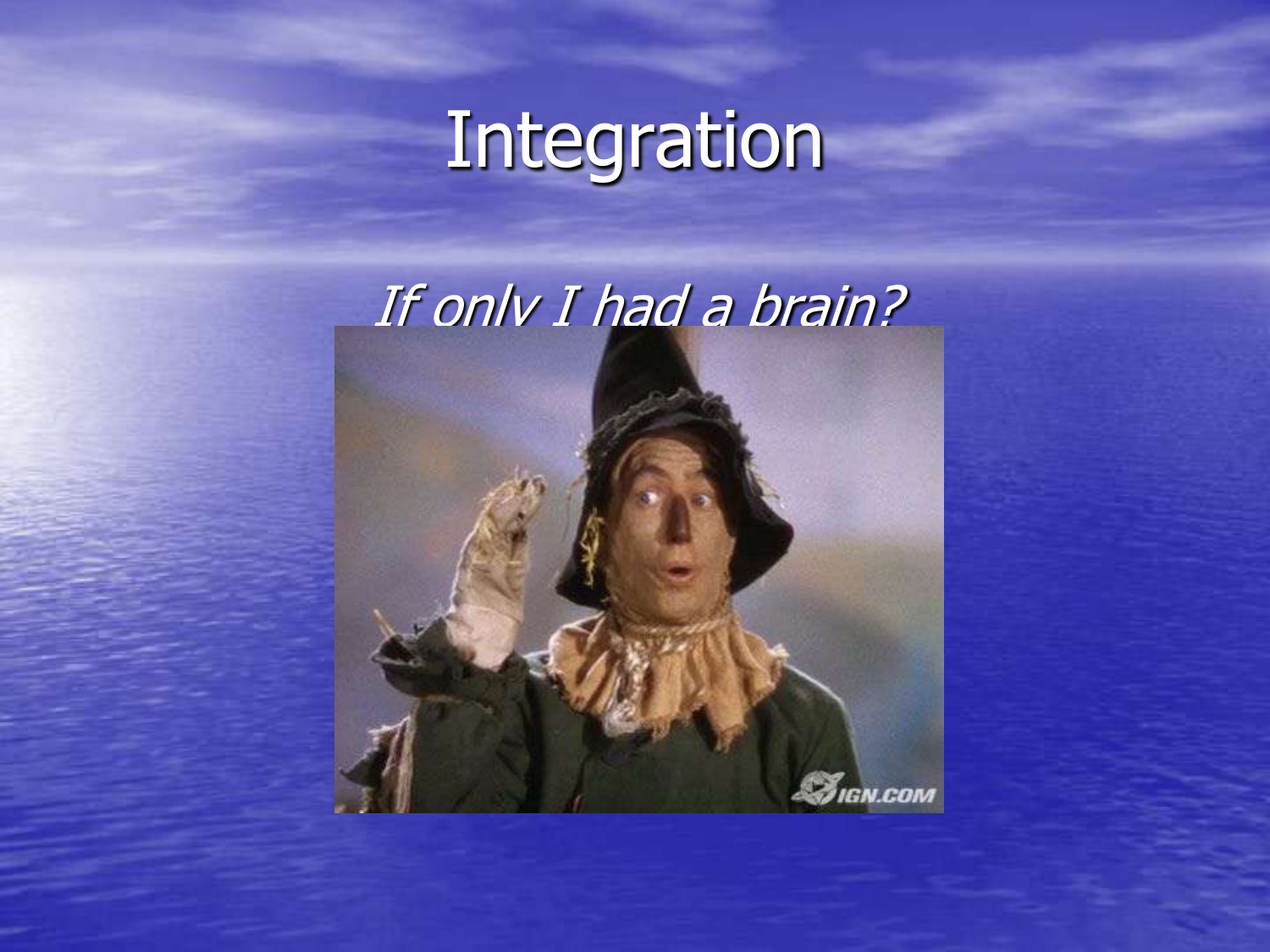# University or ...?

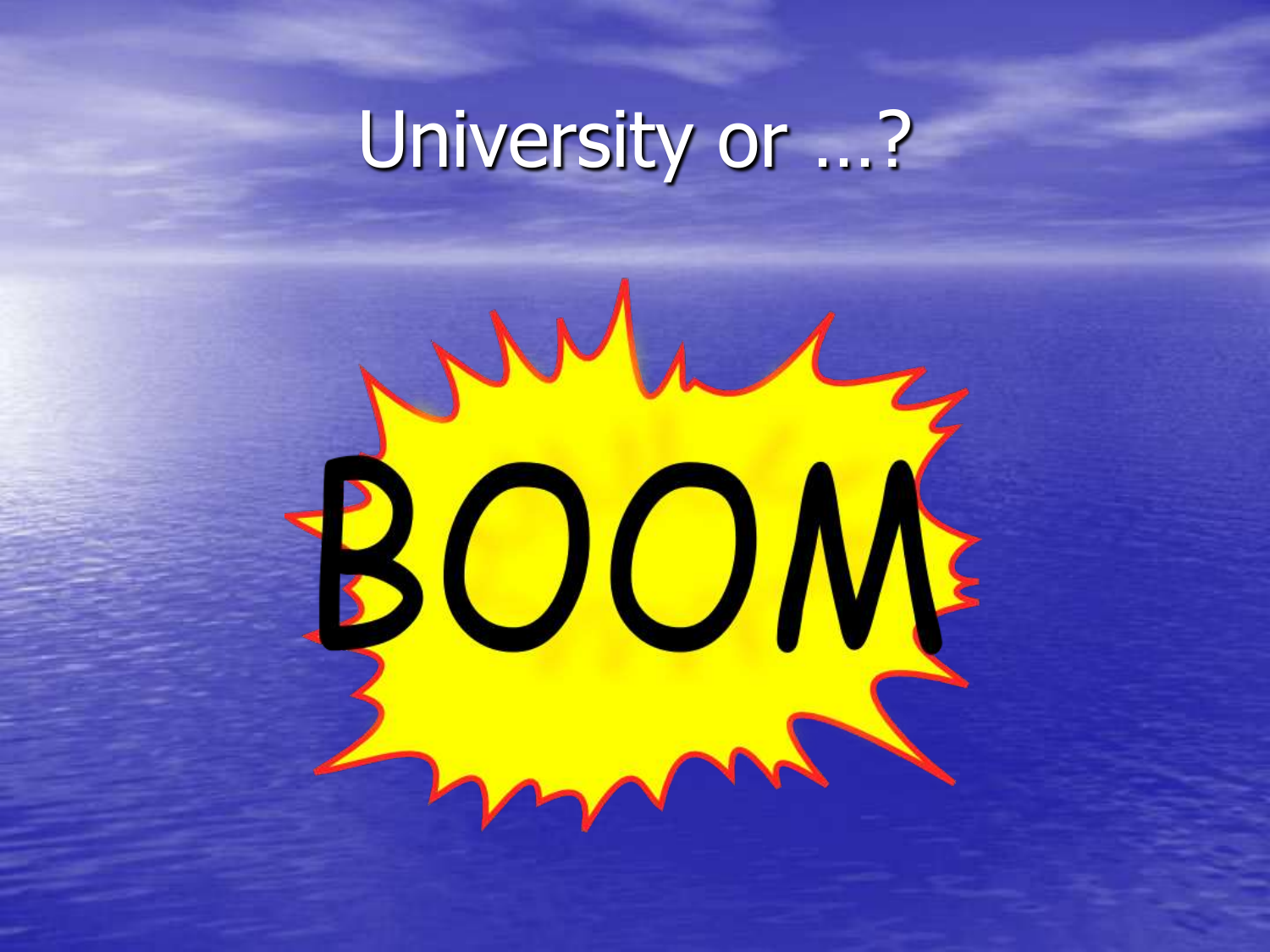| l |  |
|---|--|

**Service Control** 

wia

#### UNIVERSITY OF WESTERN SYDNEY

#### Macarthur

ALL CORRESPONDENCE: P.O. BOX 555, CAMPBELLTOWN N.S.W. 2560<br>TELEPHONE: (846) 20 3180

| ACADEMIC RECORD OF: SHEELAGH HAREE DANIELS |  |                                    | 852495 |
|--------------------------------------------|--|------------------------------------|--------|
| <b>COURSE AWARD:</b>                       |  | BACHELOR OF ARTS (WELFARE STUDIES) |        |

**CREDIT POINTS REQUIRED FOR AWARD:**  $111\,$ 

| <b>CREDIT POINTS ATTAINED TO DATE:</b> | 111 | <b>CURRENT STATUS:</b> | <b>GRADUATE</b> |
|----------------------------------------|-----|------------------------|-----------------|

| <b>SEMESTER</b> |  | XARASTER COURSE UNIT(S) CARDITICS CONSENTITION CONSENSITER COURSE UNIT(S)<br>1985/1 B1043L SOCTAL COMMUNICATION 3 PASS<br>C1106L WELFARE STUDIES 1 - AN INTRODUCTION 3 PASS                                                                                                                                                                                                                                          | ASSESSMENT<br><b>RESULT(S)</b> |                         |
|-----------------|--|----------------------------------------------------------------------------------------------------------------------------------------------------------------------------------------------------------------------------------------------------------------------------------------------------------------------------------------------------------------------------------------------------------------------|--------------------------------|-------------------------|
|                 |  |                                                                                                                                                                                                                                                                                                                                                                                                                      |                                |                         |
|                 |  |                                                                                                                                                                                                                                                                                                                                                                                                                      |                                |                         |
|                 |  |                                                                                                                                                                                                                                                                                                                                                                                                                      |                                | 2 PASS (MERIT)          |
|                 |  |                                                                                                                                                                                                                                                                                                                                                                                                                      |                                |                         |
|                 |  | CHINE INTRODUCTION TO SOCIOLOGY AND THE CHINE INTRODUCTION TO SOCIOLOGY AND CHINE CHINE CHINE CALL ON THE CHINE CASS CALL CASS CALL CAN THE CHINE CASS CALL THE CHINE CHINE CHINE CHINE CHINE CHINE CHINE CHINE CHINE CHINE CH                                                                                                                                                                                       |                                |                         |
|                 |  |                                                                                                                                                                                                                                                                                                                                                                                                                      |                                |                         |
|                 |  |                                                                                                                                                                                                                                                                                                                                                                                                                      |                                |                         |
|                 |  |                                                                                                                                                                                                                                                                                                                                                                                                                      |                                |                         |
|                 |  |                                                                                                                                                                                                                                                                                                                                                                                                                      |                                |                         |
|                 |  |                                                                                                                                                                                                                                                                                                                                                                                                                      |                                |                         |
|                 |  |                                                                                                                                                                                                                                                                                                                                                                                                                      |                                |                         |
|                 |  |                                                                                                                                                                                                                                                                                                                                                                                                                      |                                |                         |
| 1986/1          |  |                                                                                                                                                                                                                                                                                                                                                                                                                      |                                |                         |
|                 |  |                                                                                                                                                                                                                                                                                                                                                                                                                      |                                |                         |
|                 |  |                                                                                                                                                                                                                                                                                                                                                                                                                      |                                |                         |
|                 |  |                                                                                                                                                                                                                                                                                                                                                                                                                      |                                |                         |
|                 |  |                                                                                                                                                                                                                                                                                                                                                                                                                      |                                |                         |
|                 |  |                                                                                                                                                                                                                                                                                                                                                                                                                      |                                |                         |
|                 |  |                                                                                                                                                                                                                                                                                                                                                                                                                      |                                |                         |
| 1986/2          |  |                                                                                                                                                                                                                                                                                                                                                                                                                      |                                | PASS (MERIT)            |
|                 |  |                                                                                                                                                                                                                                                                                                                                                                                                                      |                                |                         |
|                 |  |                                                                                                                                                                                                                                                                                                                                                                                                                      |                                | PASS (MERIT)            |
|                 |  |                                                                                                                                                                                                                                                                                                                                                                                                                      |                                |                         |
|                 |  | 1987/2 C2121L RESEARCH METHODS 2                                                                                                                                                                                                                                                                                                                                                                                     |                                |                         |
|                 |  |                                                                                                                                                                                                                                                                                                                                                                                                                      |                                |                         |
|                 |  |                                                                                                                                                                                                                                                                                                                                                                                                                      |                                |                         |
|                 |  |                                                                                                                                                                                                                                                                                                                                                                                                                      |                                |                         |
|                 |  |                                                                                                                                                                                                                                                                                                                                                                                                                      |                                |                         |
| 1988/1          |  |                                                                                                                                                                                                                                                                                                                                                                                                                      |                                |                         |
|                 |  |                                                                                                                                                                                                                                                                                                                                                                                                                      |                                |                         |
|                 |  |                                                                                                                                                                                                                                                                                                                                                                                                                      |                                |                         |
|                 |  |                                                                                                                                                                                                                                                                                                                                                                                                                      |                                |                         |
|                 |  |                                                                                                                                                                                                                                                                                                                                                                                                                      |                                |                         |
|                 |  |                                                                                                                                                                                                                                                                                                                                                                                                                      |                                |                         |
|                 |  |                                                                                                                                                                                                                                                                                                                                                                                                                      |                                |                         |
| 1988/2          |  |                                                                                                                                                                                                                                                                                                                                                                                                                      |                                |                         |
|                 |  |                                                                                                                                                                                                                                                                                                                                                                                                                      |                                |                         |
|                 |  |                                                                                                                                                                                                                                                                                                                                                                                                                      |                                |                         |
|                 |  |                                                                                                                                                                                                                                                                                                                                                                                                                      |                                |                         |
|                 |  |                                                                                                                                                                                                                                                                                                                                                                                                                      |                                | <b>HIGH DISTINCTION</b> |
|                 |  | $\begin{tabular}{cccc} \textbf{23051} & \textbf{FIGL D PRCATE} & 4 & \textbf{PASS} \\ \textbf{243561} & \textbf{FIGL D PRCATE} & 1 & \textbf{PASS} \\ \textbf{251561} & \textbf{HIPREIALISM} & \textbf{N SGL} \\ \textbf{211641} & \textbf{GUPERINLISM} & \textbf{N SGL} \\ \textbf{211641} & \textbf{GUPERINLISM} & \textbf{N SGL} \\ \textbf{211651} & \textbf{WELTARKB} & \textbf{STUDIS} & 2 & (\textbf{ASBMOSK$ |                                |                         |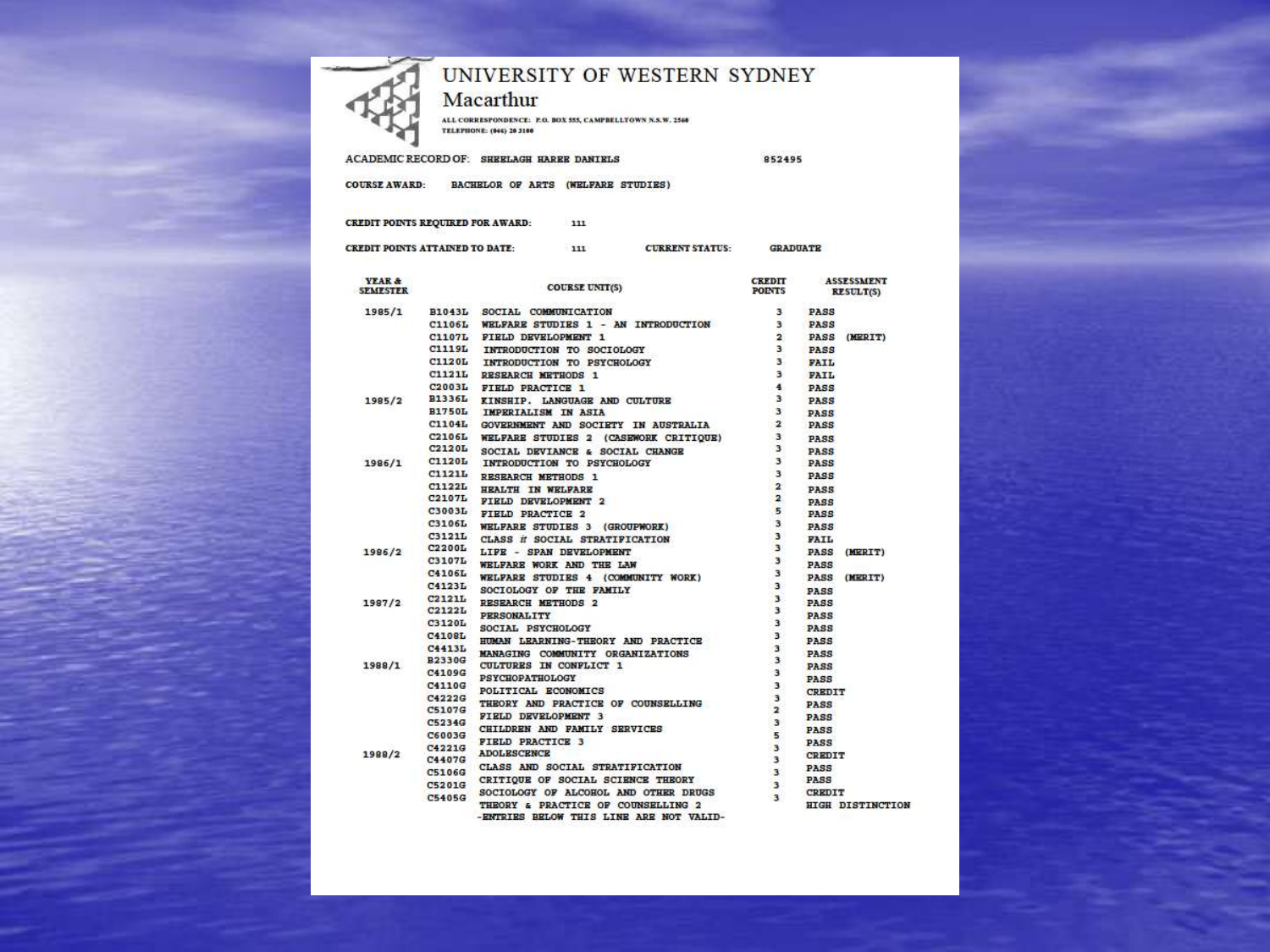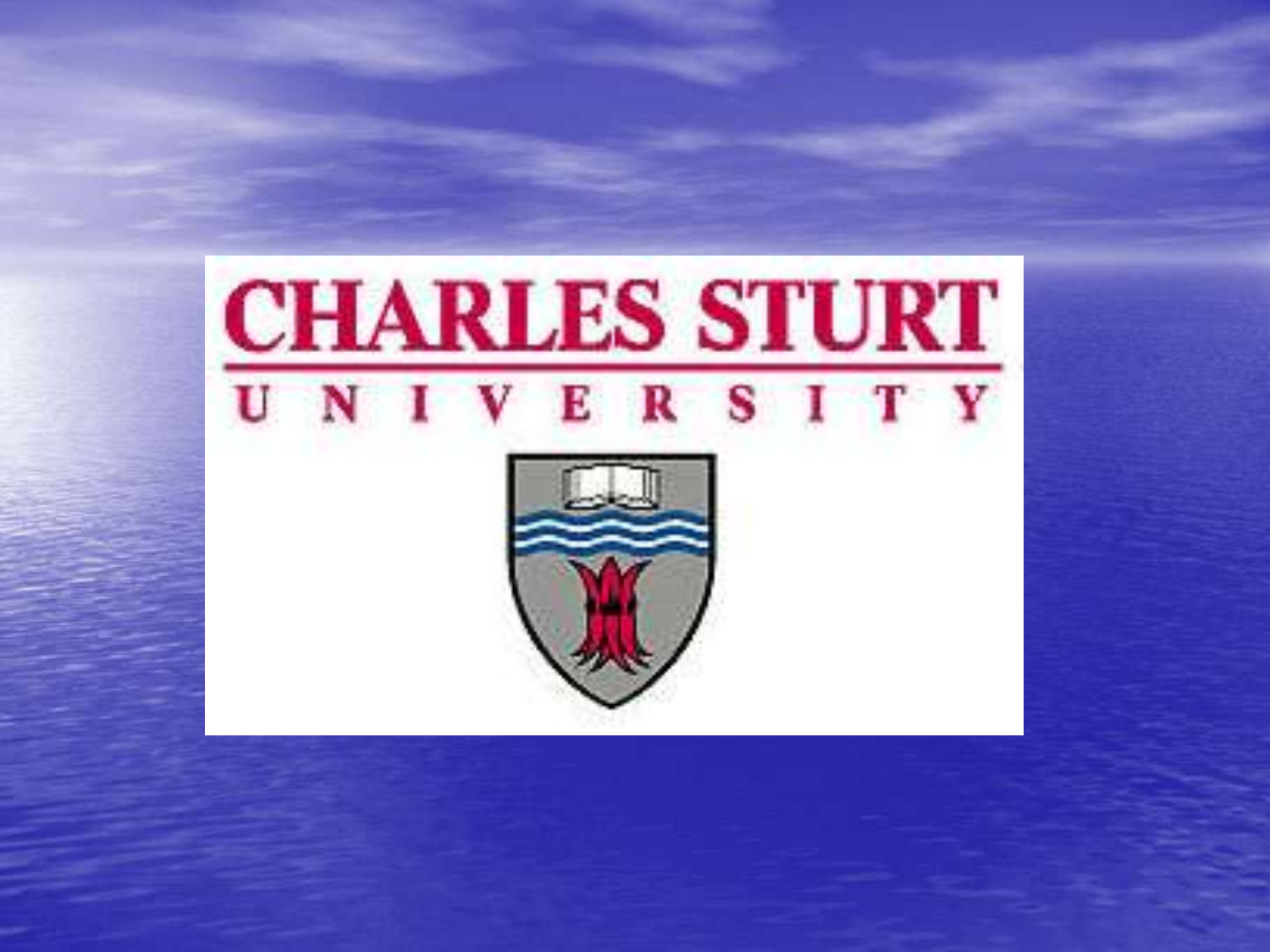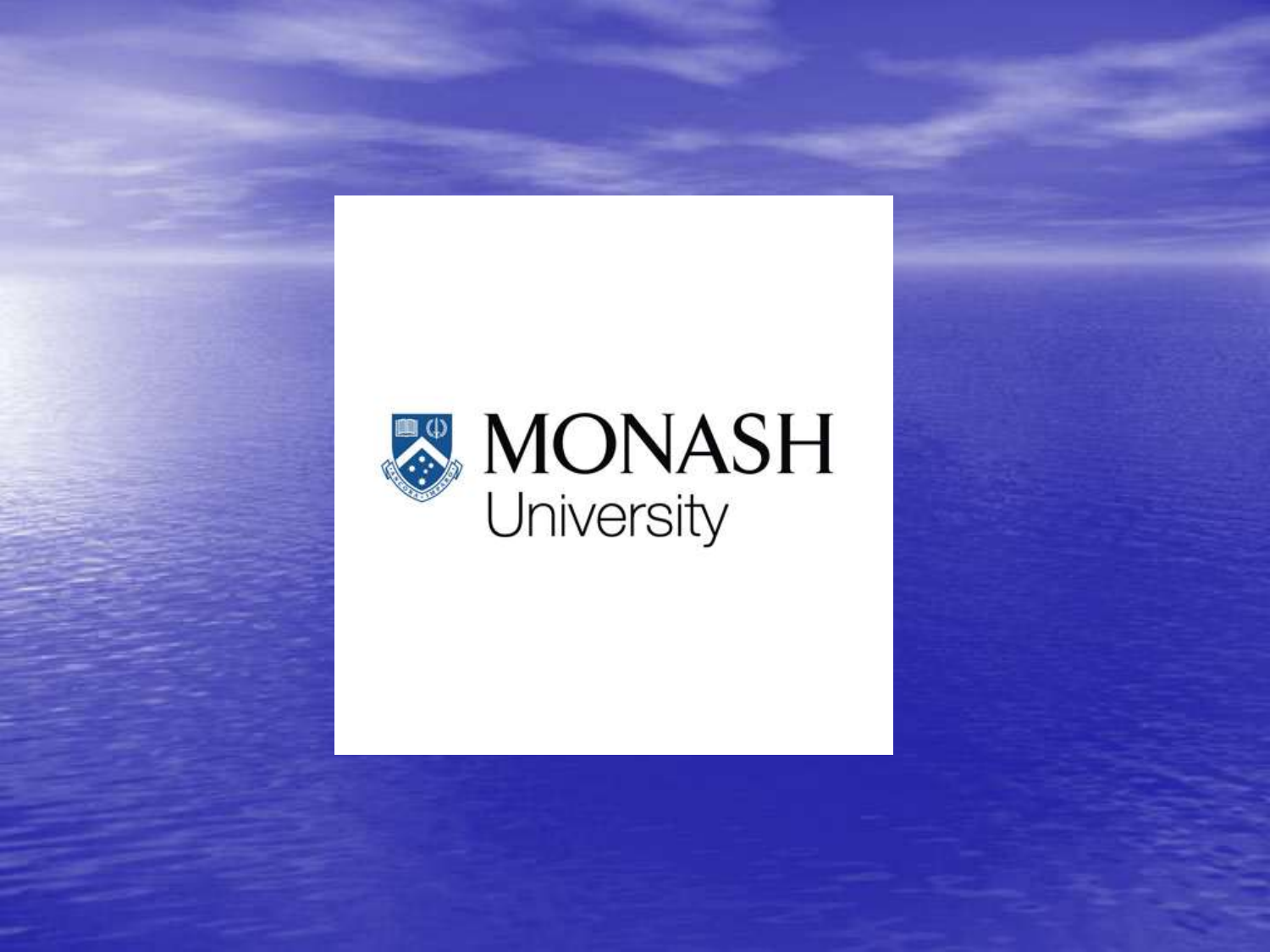Yes… There is disability support;

But… There is only so much they can do; They are not an expert on my particular disability type; I'm an individual with individual needs.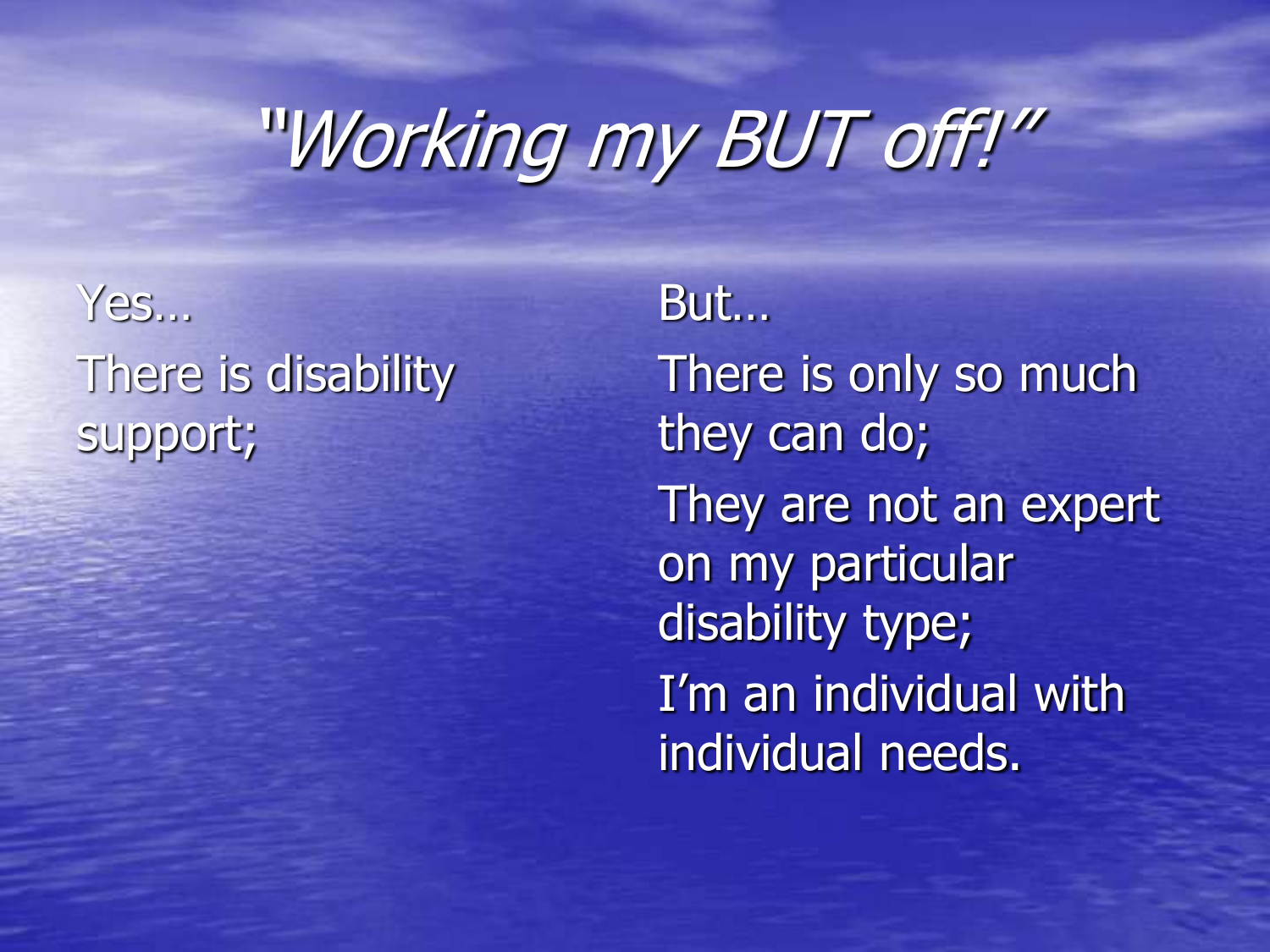Yes… Text books are electronically available;

But… Are they in accessible format? Publishers often take weeks to forward CD-Roms; Will I need to learn to use a new program to read the document?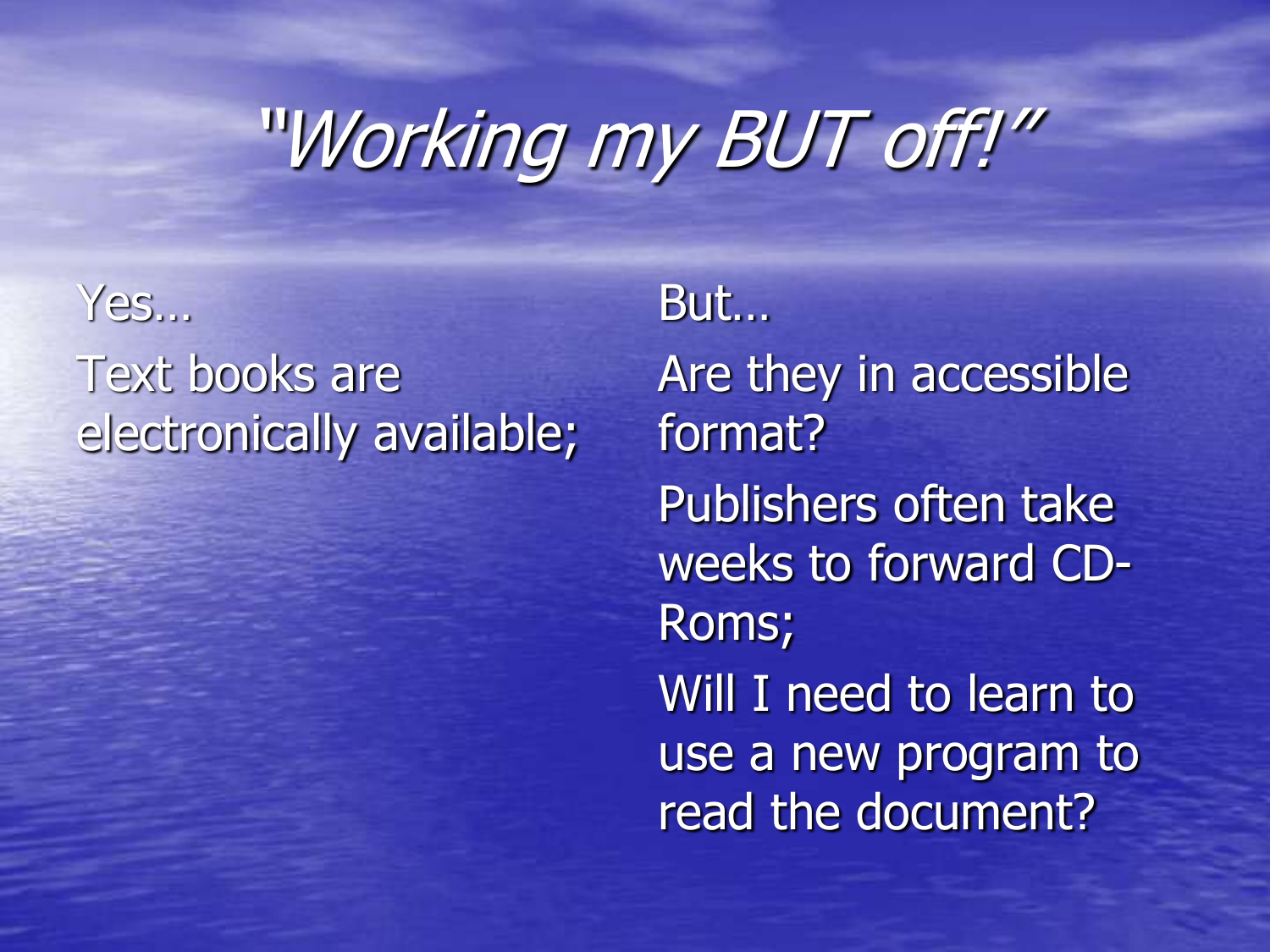#### Yes… PDF documents are JAWS accessible;

#### Libraries are accessible;

But… Not all PDFs are created equal; Converting PDFs sometimes requires the authors password; Yet, there is always something.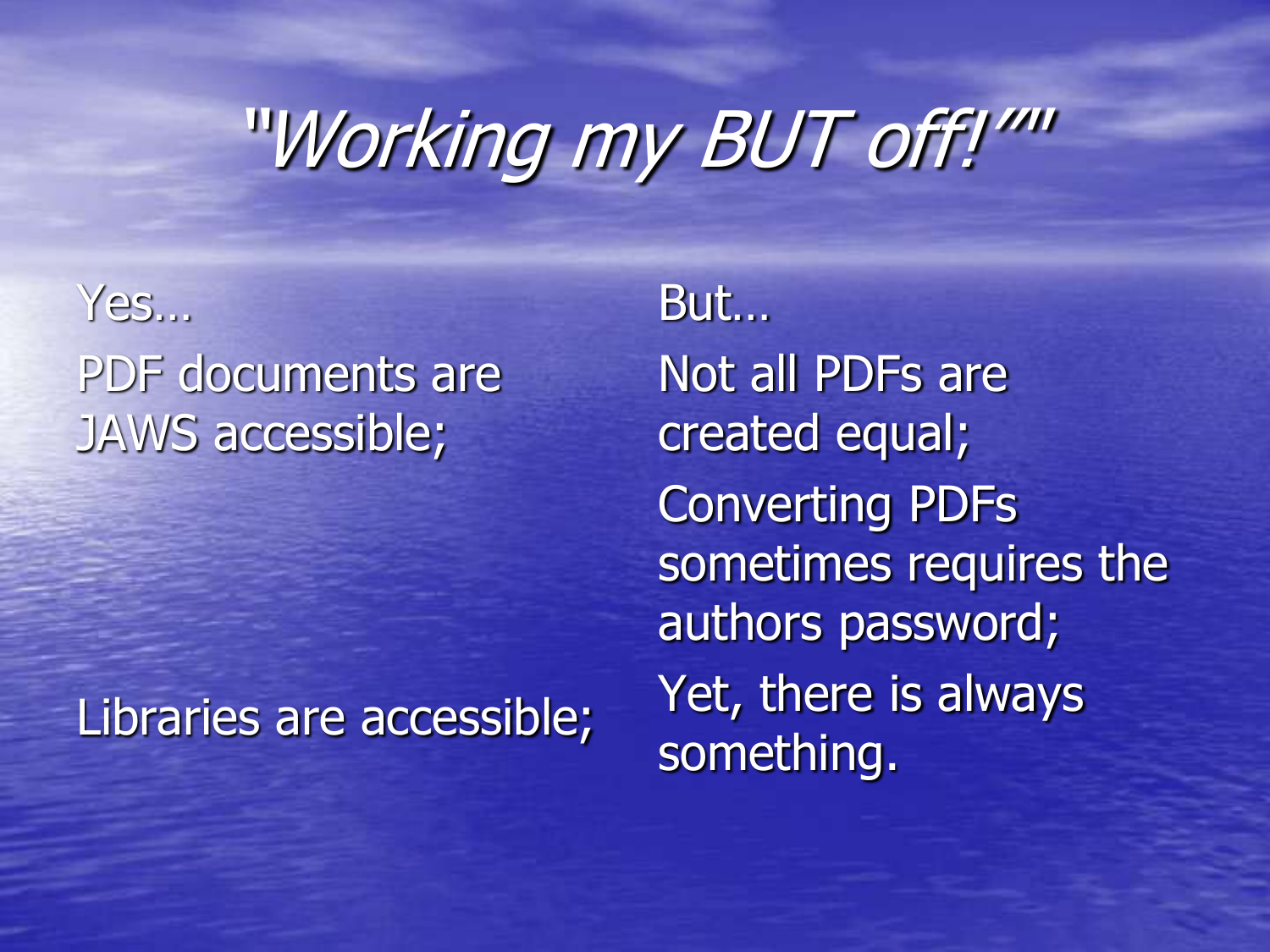Yes… Universities generally have adaptive technology suites;

Journals are available online:

But… What if I want to work from home? There is little government support for acquiring necessary equipment; Often adaptive software can't read it.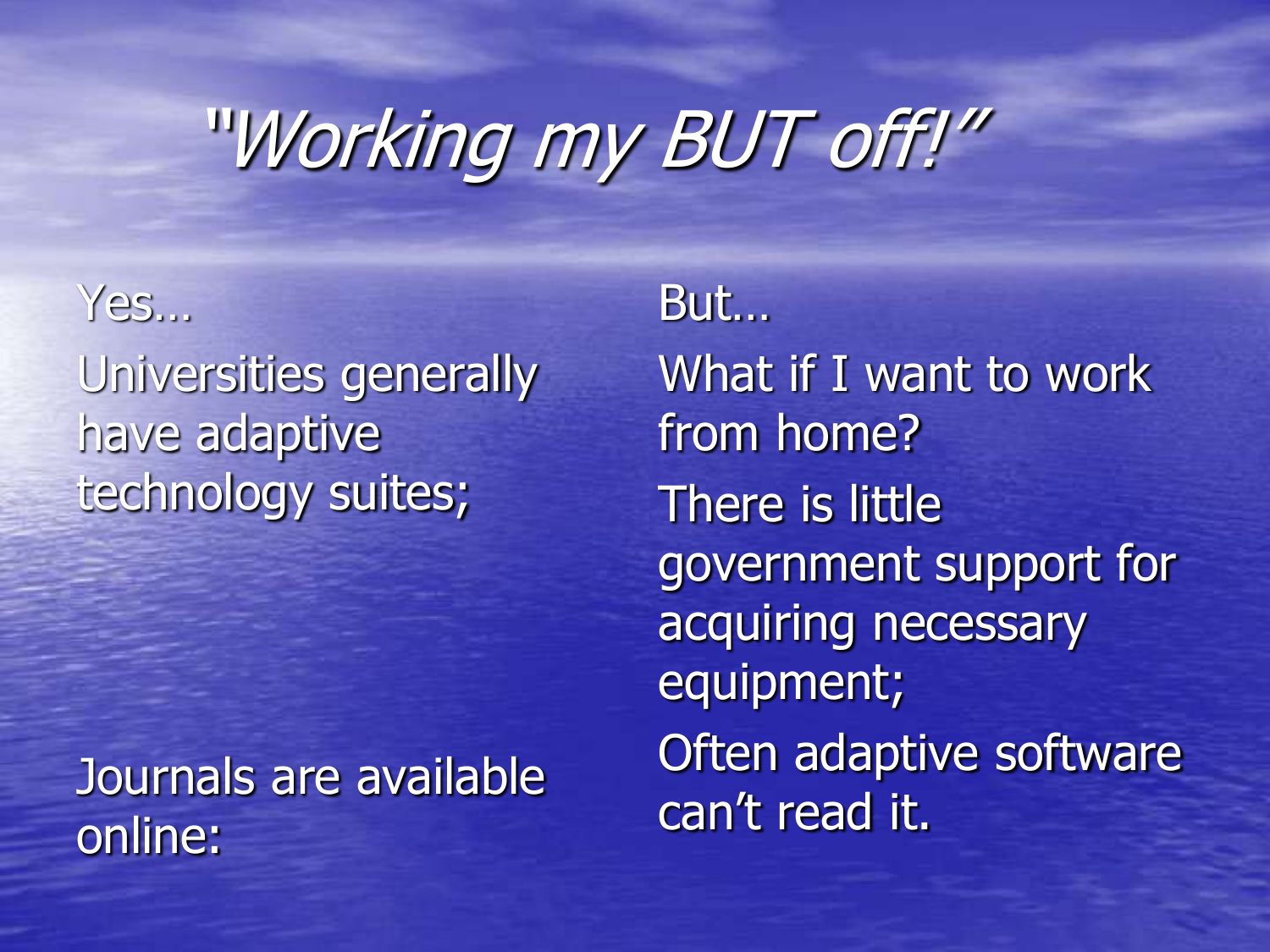#### Yes… Lecturer's are far more understanding;

#### But…

Often they really don't get it e.g. the time it takes to get a textbook and the need for early notice or, clear photocopying for scanning or, the troubles with PDFs.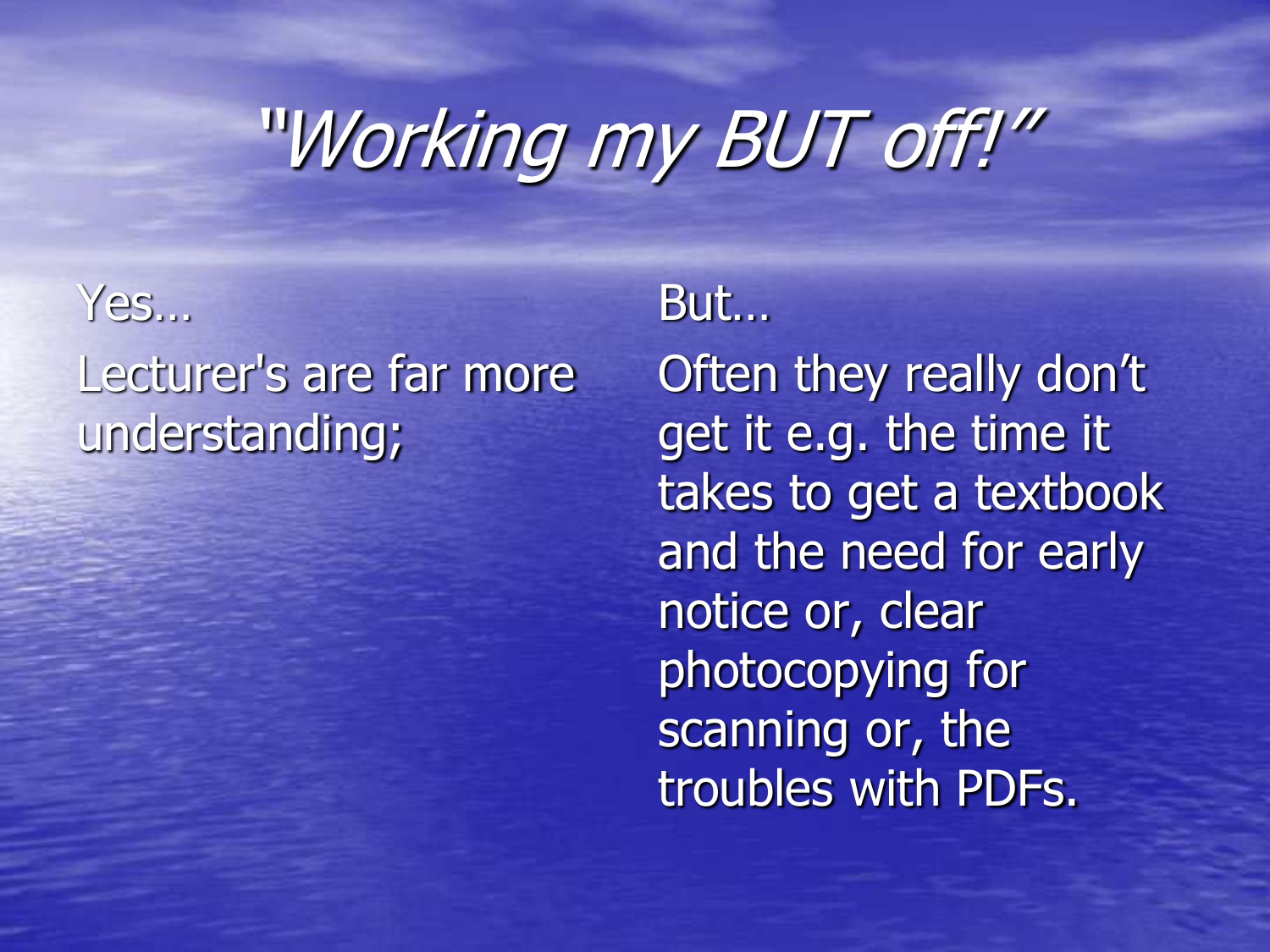# Catch Up